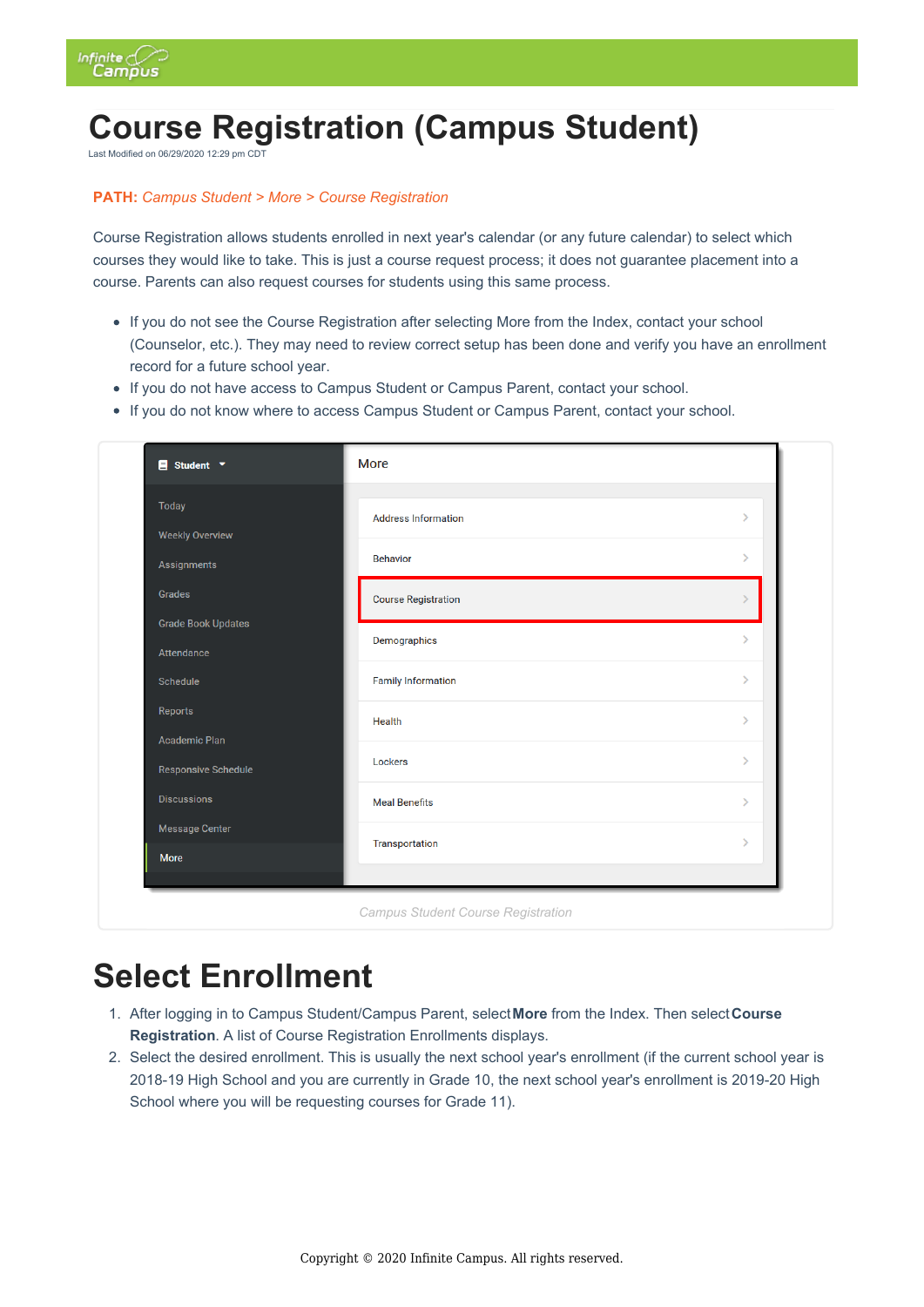| $\blacksquare$ Student $\blacktriangledown$ | More                       |                                        |
|---------------------------------------------|----------------------------|----------------------------------------|
| <b>Today</b><br><b>Weekly Overview</b>      | <b>Address Information</b> | $\rightarrow$                          |
| Assignments                                 | <b>Behavior</b>            | $\rightarrow$                          |
| Grades                                      | <b>Course Registration</b> |                                        |
| <b>Grade Book Updates</b>                   | Demographics               | N                                      |
| Attendance<br>Schedule                      | <b>Family Information</b>  | <b>くBack</b>                           |
| Reports                                     | Health                     | <b>Course Registration Enrollments</b> |
| Academic Plan<br><b>Responsive Schedule</b> | Lockers                    | 2019-20 High School<br>$\rightarrow$   |
| <b>Discussions</b>                          | <b>Meal Benefits</b>       |                                        |
| <b>Message Center</b>                       | Transportation             |                                        |

Note that multiple enrollments may be listed. Perhaps you have an enrollment in one high school in your district, and also take a course at another high school in the district. In this instance, two enrollment options for the same school year are listed.

You are now ready to enter Course Requests. When there are currently no course requests, a screen like the image on the left below displays. If some course requests have been entered, a screen like the image on the right displays.

| <b>くBack</b>           |                    |
|------------------------|--------------------|
| <b>Not started</b>     | <b>Units: 0/72</b> |
| <b>Course Requests</b> |                    |
| No course requests.    |                    |
| <b>Add Course</b>      |                    |
|                        |                    |

*No Existing Course Requests*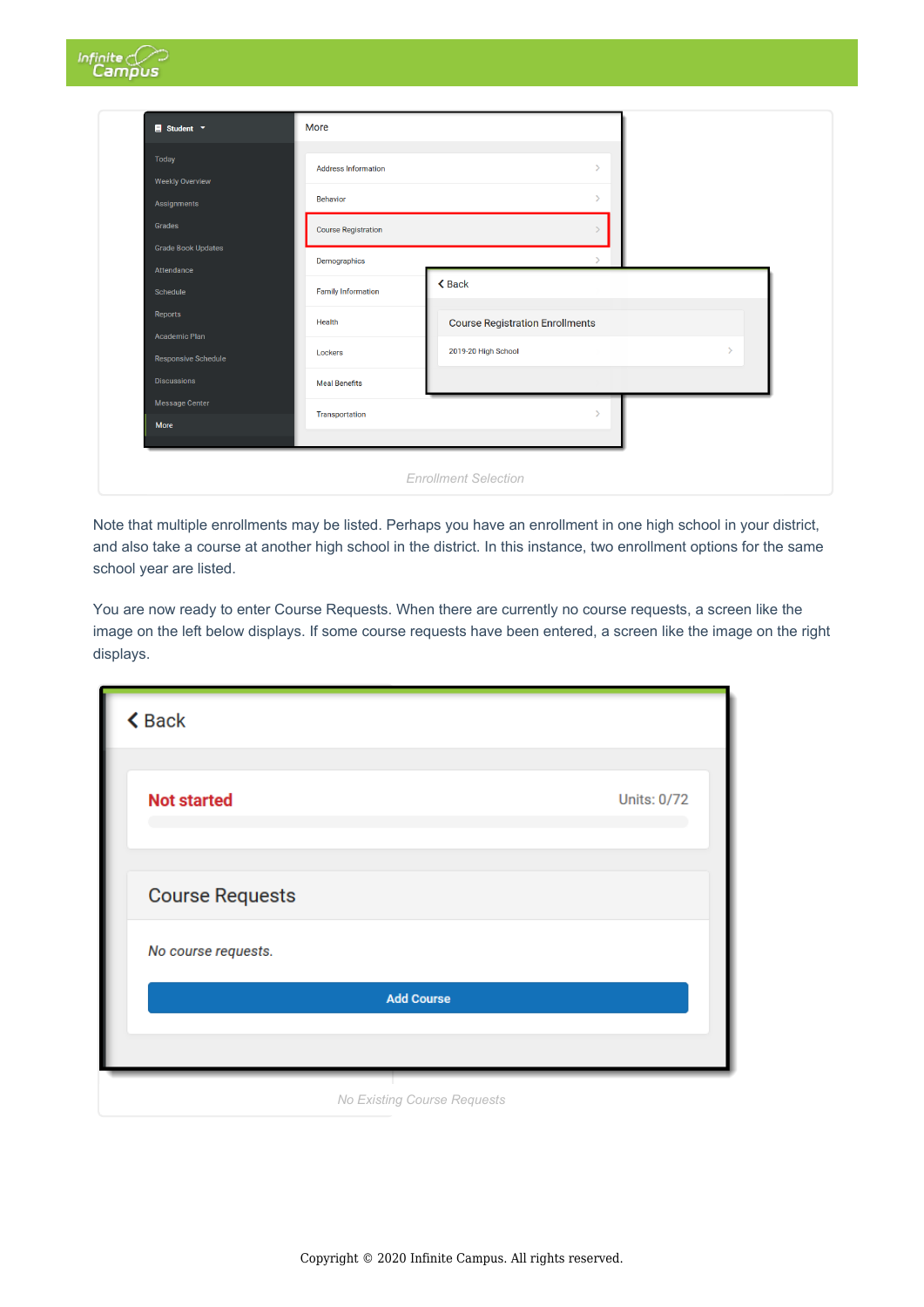| <b>くBack</b>                           |                |                     |
|----------------------------------------|----------------|---------------------|
| 25% complete                           |                | <b>Units: 18/72</b> |
| <b>Course Requests</b>                 |                |                     |
| <b>COURSE NAME</b>                     | <b>UNITS</b>   |                     |
| <b>REQUIRED</b><br>v                   |                |                     |
| <b>Advisory</b><br>0000                | 4              | $\mathcal{P}$       |
| PSEO (Sem 1)<br>0091                   | $\overline{2}$ | $\mathcal{P}$       |
| <b>Spanish Immersion 11 I</b><br>8054  | $\overline{2}$ | $\mathcal{P}$       |
| <b>Spanish Immersion 11 II</b><br>8055 | $\overline{2}$ | $\mathcal{P}$       |
| <b>Modern Chemistry</b><br>3701        | $\overline{2}$ | $\mathcal{P}$       |
| <b>Principles of Chemistry</b><br>3705 | $\overline{2}$ | $\mathbf{\hat{}}$   |
| Algebra II 1<br>4010                   | $\overline{2}$ | $\mathcal{P}$       |
| Algebra II <sub>2</sub><br>4011        | $\overline{2}$ | У                   |

Infinite<sub>C</sub>

*Existing Course Requests*

### **Required, Requested and Alternate Courses**

- Courses that your counselor added display as**Required**. Changes to these requests cannot be made (but you can discuss these choices with your counselor).
- Courses you requested display as **Requests**. These requests can be modified (changed to alternates, removed, etc.)
- Courses you requested as alternates display as**Alternates**. These requests can be modified (changed to requests, removed, etc.)
- Change a course request to an alternate by selecting it from your list of courses and clicking the**Convert to Alternate** button,
- Delete a request by clicking the red X from the Search Results or by selecting the course and clicking **Delete Request**.

When your counselor begins adding courses to student schedules, requested courses and required courses are given a higher priority for placement on your schedule. Alternate course requests are placed when the requested or required courses cannot be placed.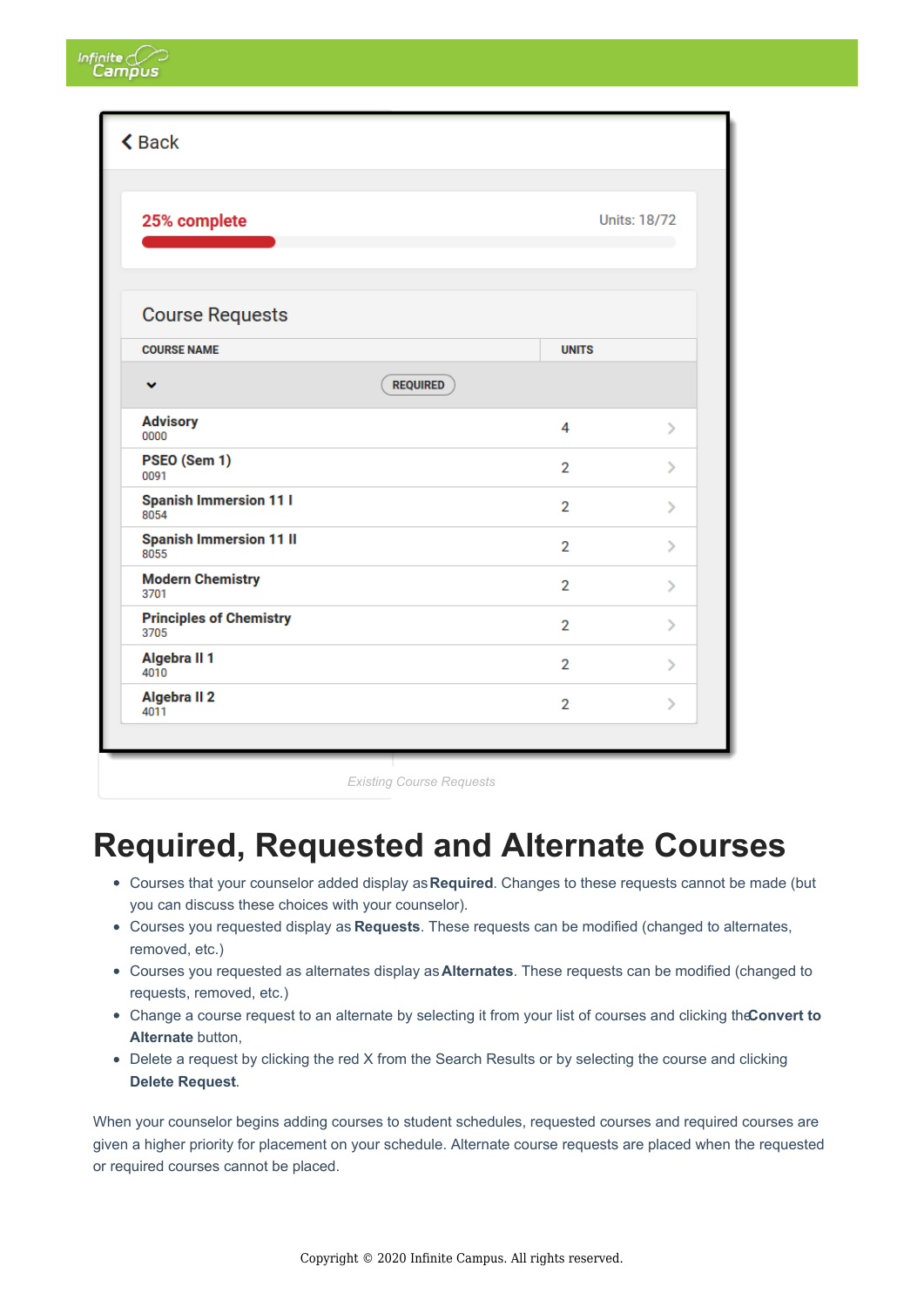

# **Course Units**

The Course Units total indicates how complete your schedule is. In this example, the student has a full schedule when they have requested 72 units.

- The first number (in this example, 18) indicates how many units the students have requested.
- The second number (in this example, 72) indicates how many total units are needed.

| 25% complete            |                 |              | Units: 18/72 |
|-------------------------|-----------------|--------------|--------------|
|                         |                 |              |              |
|                         |                 |              |              |
| <b>Course Requests</b>  |                 |              |              |
|                         |                 |              |              |
| <b>COURSE NAME</b>      |                 | <b>UNITS</b> |              |
| $\checkmark$            | <b>REQUIRED</b> |              |              |
| <b>Advisory</b><br>0000 |                 | 4            |              |

This number is based on how the school calendar is set up. The color of the progress bar changes depending on the number of units requested, as does the total completion of the circle.

- A complete schedule (100%, top number is the same as bottom number) is green.
- A schedule that is between 67% and 99% completed is yellow.
- A schedule that is between 34% and 66% completed is orange.
- A schedule that is between 0% and 33% completed is red.

Request as many courses as instructed by your counselor. If you cannot request that many courses, work with your counselor to complete the process. If you have a course plan, refer to that when requesting courses.

### **Request Courses**

- 1. Click the **Add Course** button. A list of courses available for selection displays.
- 2. Begin typing the name of the course in the**Search** field. Matching results display below the search field.
- 3. Select the desired**Course**. Information about that course (how many units and a description of the course) displays.
- 4. Add the course by clicking**Add Request**. Or, click the**Add Alternate** button. This adds the course as an alternate course in case you cannot be scheduled into other courses.
- 5. Return to the Add Course screen by clicking**Back**.

Repeat these steps until you have a complete or near complete schedule.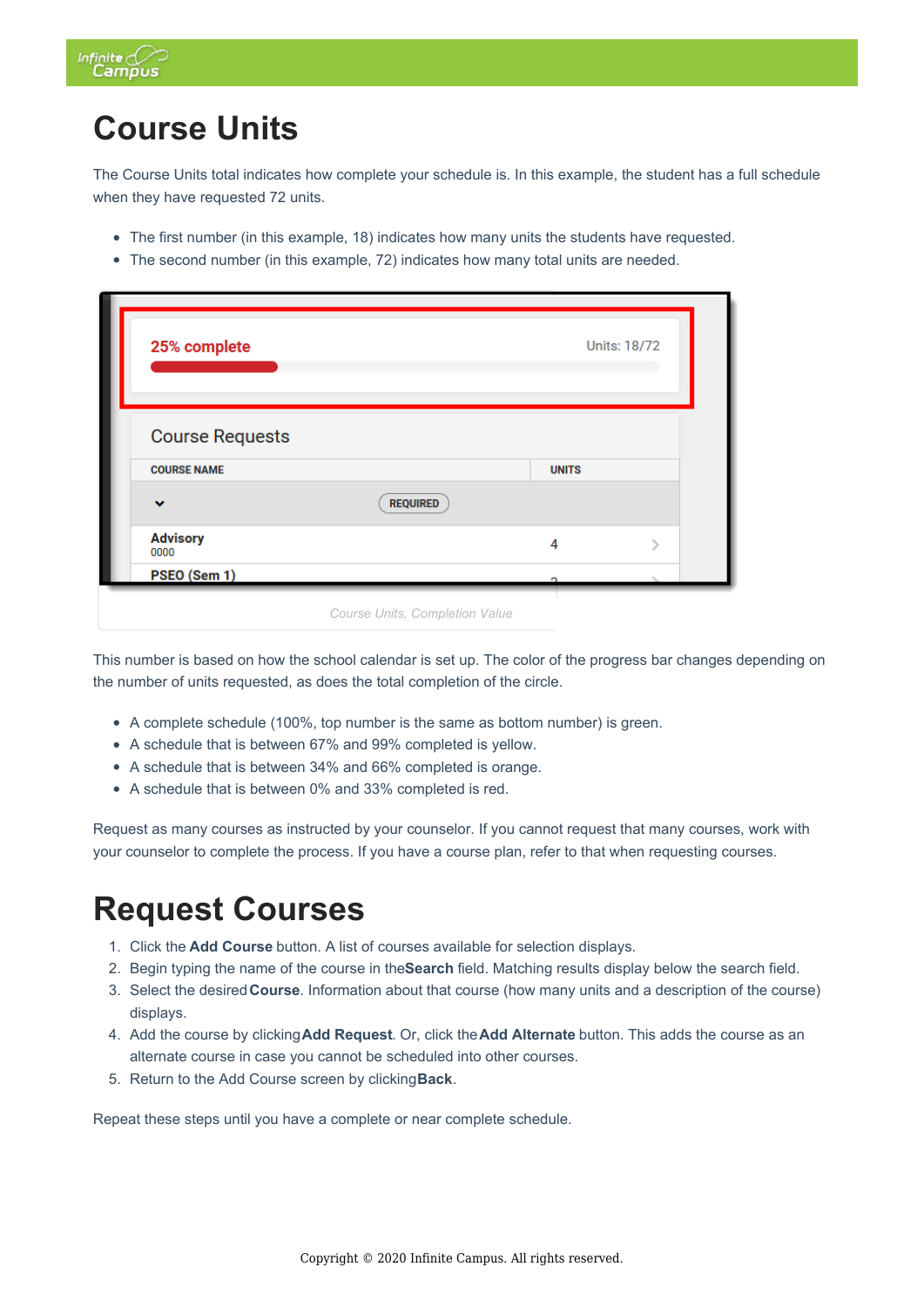| Infinite <i>C</i>                                                       |                                                 |                                                      |                     |
|-------------------------------------------------------------------------|-------------------------------------------------|------------------------------------------------------|---------------------|
| $\triangle$ Back                                                        |                                                 |                                                      |                     |
| 33% complete                                                            | Units: 24/72                                    |                                                      |                     |
| <b>Add Course</b>                                                       |                                                 | <b>くBack</b><br>33% complete                         | <b>Units: 24/72</b> |
| AP che                                                                  | $\circledcirc$                                  | 3741 - AP Chemistry                                  |                     |
| <b>COURSE NAME</b><br><b>ACTION</b><br><b>AP Chemistry</b><br>٠<br>3741 | <b>UNITS</b><br>$\overline{2}$<br>$\rightarrow$ | Semester Grade - Science Credits: 1.000<br>Units: 2  |                     |
|                                                                         |                                                 | This is an advanced placement course in Chemistry. . |                     |
|                                                                         |                                                 |                                                      |                     |
|                                                                         |                                                 |                                                      |                     |
|                                                                         |                                                 |                                                      |                     |
|                                                                         |                                                 |                                                      |                     |
|                                                                         |                                                 | <b>Add Request</b><br><b>Add Alternate</b>           |                     |
|                                                                         |                                                 | Add Course Requests                                  |                     |

For a faster way to request courses:

- 1. Search for the course.
- 2. Click the blue plus sign on the left.
- 3. In the popup message that displays, select**Request**, **Alternate** or **Cancel**.

|                      | 33% complete                                 | <b>Units: 24/72</b>             |                                                                 |                           |
|----------------------|----------------------------------------------|---------------------------------|-----------------------------------------------------------------|---------------------------|
|                      | <b>Add Course</b>                            |                                 |                                                                 |                           |
|                      |                                              | $\odot$                         |                                                                 |                           |
| pai<br><b>ACTION</b> | <b>COURSE NAME</b>                           | <b>UNITS</b>                    |                                                                 |                           |
| ÷                    | <b>Computer Maint &amp; Repair I</b><br>9645 | $2^{\circ}$<br>$\rightarrow$    |                                                                 |                           |
| $\ddot{}$            | Draw & Painting II-III (Block)               | $\overline{4}$<br>$\rightarrow$ | <b>Add Course</b>                                               | $\boldsymbol{\mathsf{x}}$ |
| $\ddot{}$            | Draw & Painting Seminar                      | $\overline{2}$<br>$\rightarrow$ | Would you like to add this course as a Request or an Alternate? |                           |
|                      |                                              |                                 | <b>Draw &amp; Painting Seminar</b><br>7846                      |                           |
|                      |                                              |                                 | <b>Request</b>                                                  | Alternate<br>Cancel       |